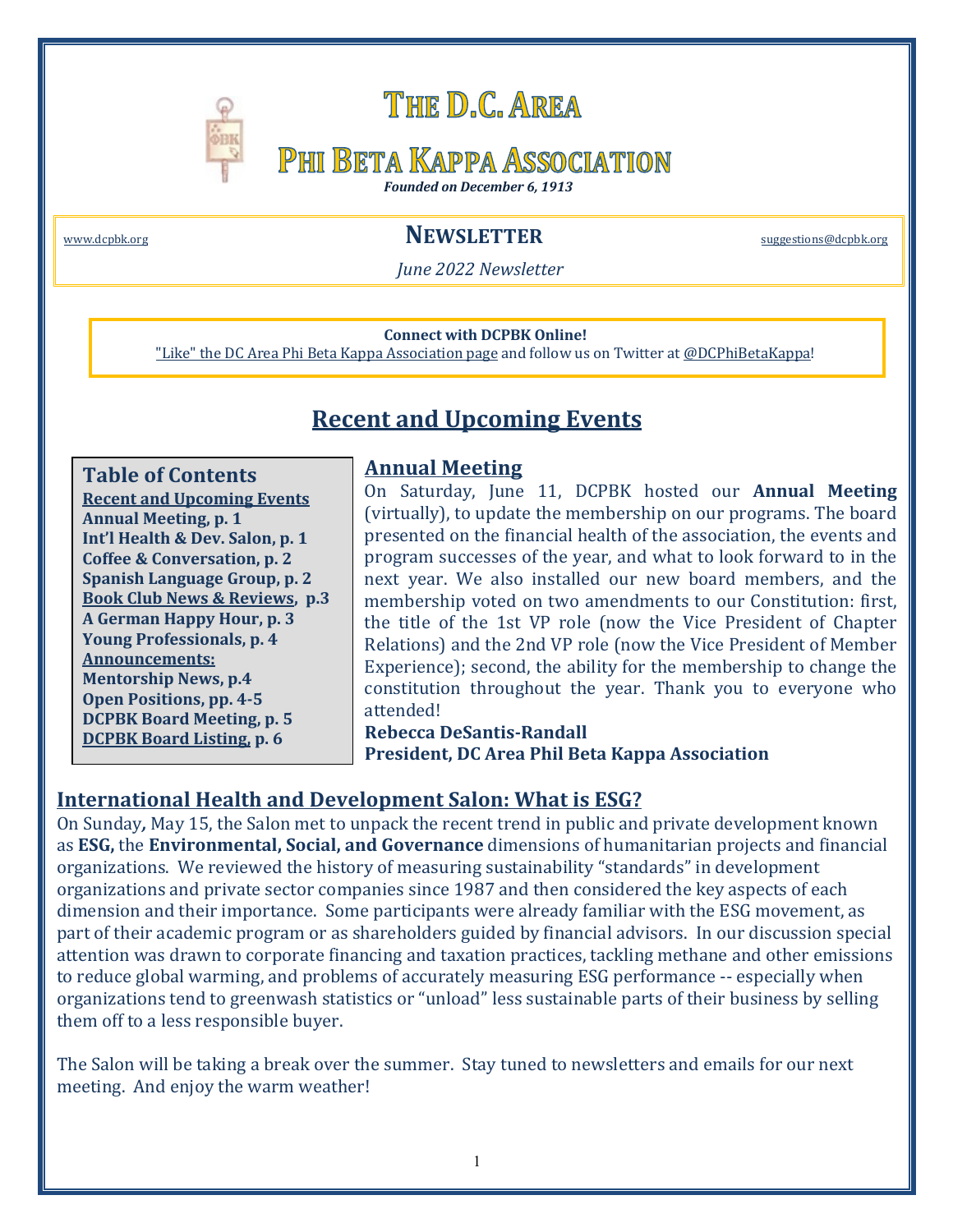## **Coffee & Conversation Series with Emily Skor, CEO of Growth Energy**

Please join us for our next installment of Coffee  $\&$  Conversation on **Thursday, June 23rd at 6:00 PM** with **Emily Skor, CEO of Growth Energy**, the country's premier biofuel trade association, which represents over half of the nation's total ethanol production and tens of thousands of ethanol supporters around the country. Emily will be speaking to us about her work in leading this trade association, including advocating for better policy around biofuels, launching public affairs campaigns to educate the public about ethanol and its impact on the environment, and Growth Energy's goal of repositioning ethanol as a critical tool in decarbonizing the



transportation sector and reaching net-zero climate goals by 2050. Additionally, Emily will be speaking to us about the considerations involved in leading a large trade association and also about her prior professional experiences in crisis communications and branding/marketing.

Under Emily's leadership, Growth Energy membership has grown to include 89 plant producers and 94 innovative businesses that support biofuel production, including the largest ethanol producers in the country—POET, ADM, Marquis Energy and The Anderson.

Prior to joining Growth Energy, Skor served as Vice President of Communications for the Consumer Healthcare Products Association (CHPA) and as the Executive Director of the CHPA Educational Foundation. Before joining CHPA, Skor served as senior vice president at a nationally recognized crisis management firm.

Emily was inducted into Phi Beta Kappa at Wellesley College. Emily serves as a trustee of Aidan Montessori School and lives in Washington, D.C. with her husband and two children.

Please RSVP here: https://dcpbk.org/events/#!event/2022/6/23/coffee-conversation-with-emily-skor

Guests are very welcome to attend. We look forward to seeing you soon!

Thanks! Dan Rosenberg, J.D. dmberg8@gmail.com

If you have any suggestions for possible speakers, please don't hesitate to reach out to Dan Rosenberg at dmberg8@gmail.com.

### **<u>June Spanish Language Group Meeting</u>**

Join us for our Spanish Language Group meeting on **June 27 at 6:30 PM at El Sol.** These meetings are open to all skill levels, but note that they will be conducted in Spanish, so a basic conversational level is recommended to be able to participate in the discussion.

El Sol Restaurante & Tequileria is located at 1227 115h Street, NW.

Click below to register. Once registered, you will receive a confirmation message with additional details.

https://dcpbk.org/events/#!event/2022/6/27/june-spanish-language-group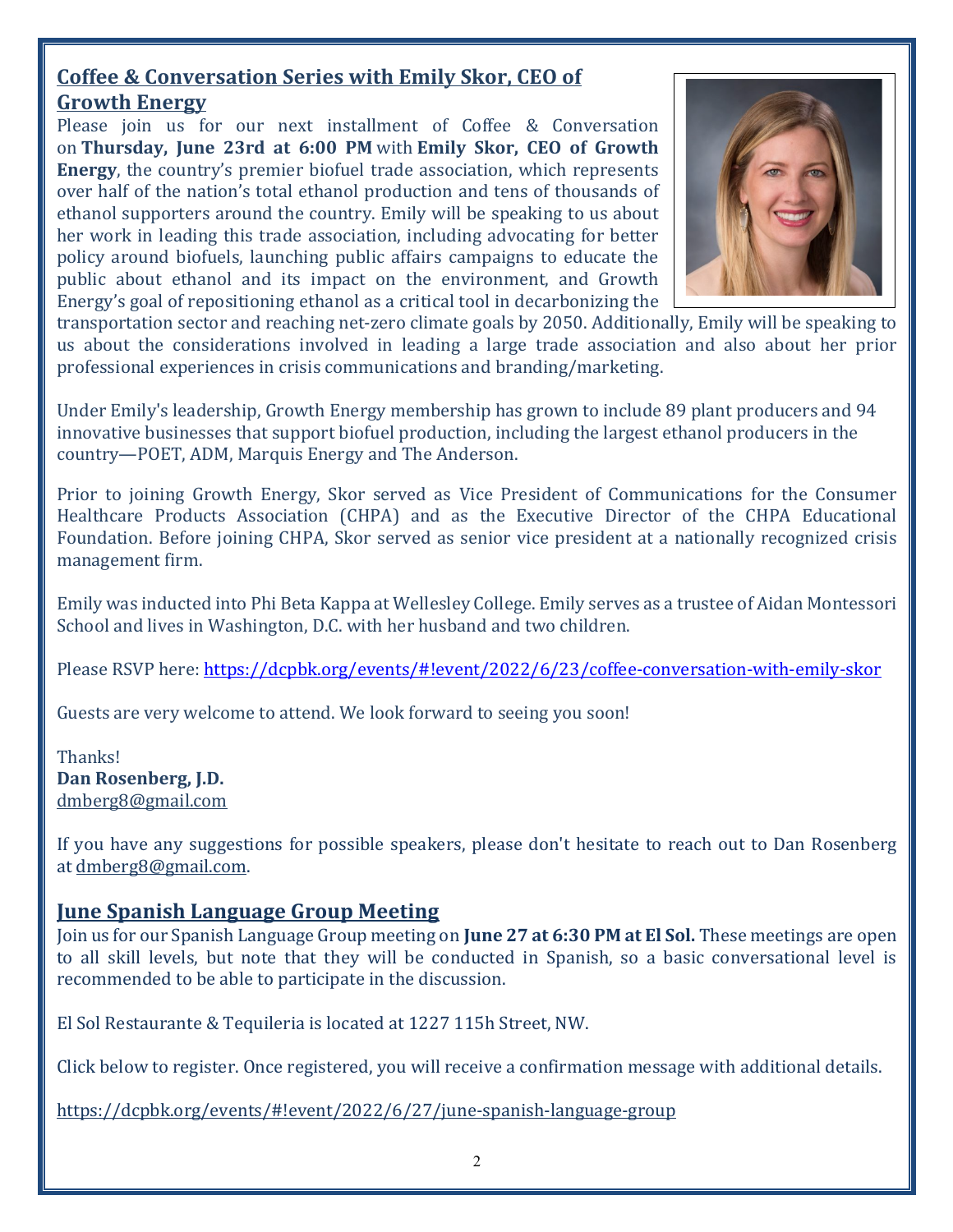This group aims to be a reflection of its members, so we will remain flexible and attentive to your interests and capacity. Please contact Hadley Ashford (hadley.ashford@alumni.unc.edu) if you have any questions about the group or have trouble registering.

### **Book Club News and Reviews May Meetings**

On May 19, seven members of the Book Club gathered to discuss the classic selection *Fathers* and Sons by Russian author Ivan Turgenev. We benefited from a rich discussion of the text, which we concluded is at once dense and refreshingly simple. The young sons, eager to prove their academic worldliness, name drop intellectuals and events of the day in a manner that can distract the



modern reader. Yet at its heart, these are two college-age friends visiting their rural hometowns, complete with familial tension, flirtatious new acquaintances, and introspection. Turgenev also gives us a snapshot of a country in flux, with traditional practices like serfdom uneasily confronting the vibrant socio-political intellectualism permeating from within and beyond Russia's borders in the mid-19th century.

On May 31, nine members joined to discuss **The Skin of the Sea** by Natasha Bowen. Noting that the book was heavily influenced by African lore and European fairy tales, the group enjoyed comparing Bowen's fantasy novel to other portrayals of gods' involvement in human affairs, like Homer's *Iliad*. We found the book a lively and empowering story, where collective memory, friendships, and familial bonds are wielded to ease the passage of souls lost at sea during the transatlantic slave trade,



and to hold tribal communities together in the face of new global and economic pressures. Our June meeting will be held on Zoom on Monday, June 27th, for Louise Erdrich's **The Sentence**.

We are currently conducting our spring voting cycle in preparation for our Fall 2022 Series. The winning selections should be posted in upcoming Book Club event notices by the end of June.

## *Die Plauder-Stunde* at the German Conversation Table

Back in May 2022, the **German Forum** met for the first time in person and hosted "**Die Plauder-Stunde**" at a member's home. Attendees had a most enjoyable time conversing in German on a variety of current topics and relaxed with a light meal. The Plauder-Stunde is designed to give PBK members a chance to practice their German, and it is always wonderful to see how long-forgotten German words slowly reappear and the conversation becomes easier and easier. It also embraces the concept of "*Übung macht den Meister*," or practice makes perfect.

(The name of the "German Forum" actually has been changed to **Die Plauder-Stunde**, meaning a relaxed time beginning with a light meal and continuing conversation in German until sunset and beyond.)

Though the DCPBK German Forum will be going on a short hiatus for the summer, it will reconvene in the fall to host additional "Plauder-Stunde" events and explore German cultural offerings for members in the Washington, DC area.

If you have any questions, please reach out to Christel McDonald (ChrisJohnMcDon@aol.com). *Wir wünschen allen einen schönen Sommer*! Christel McDonald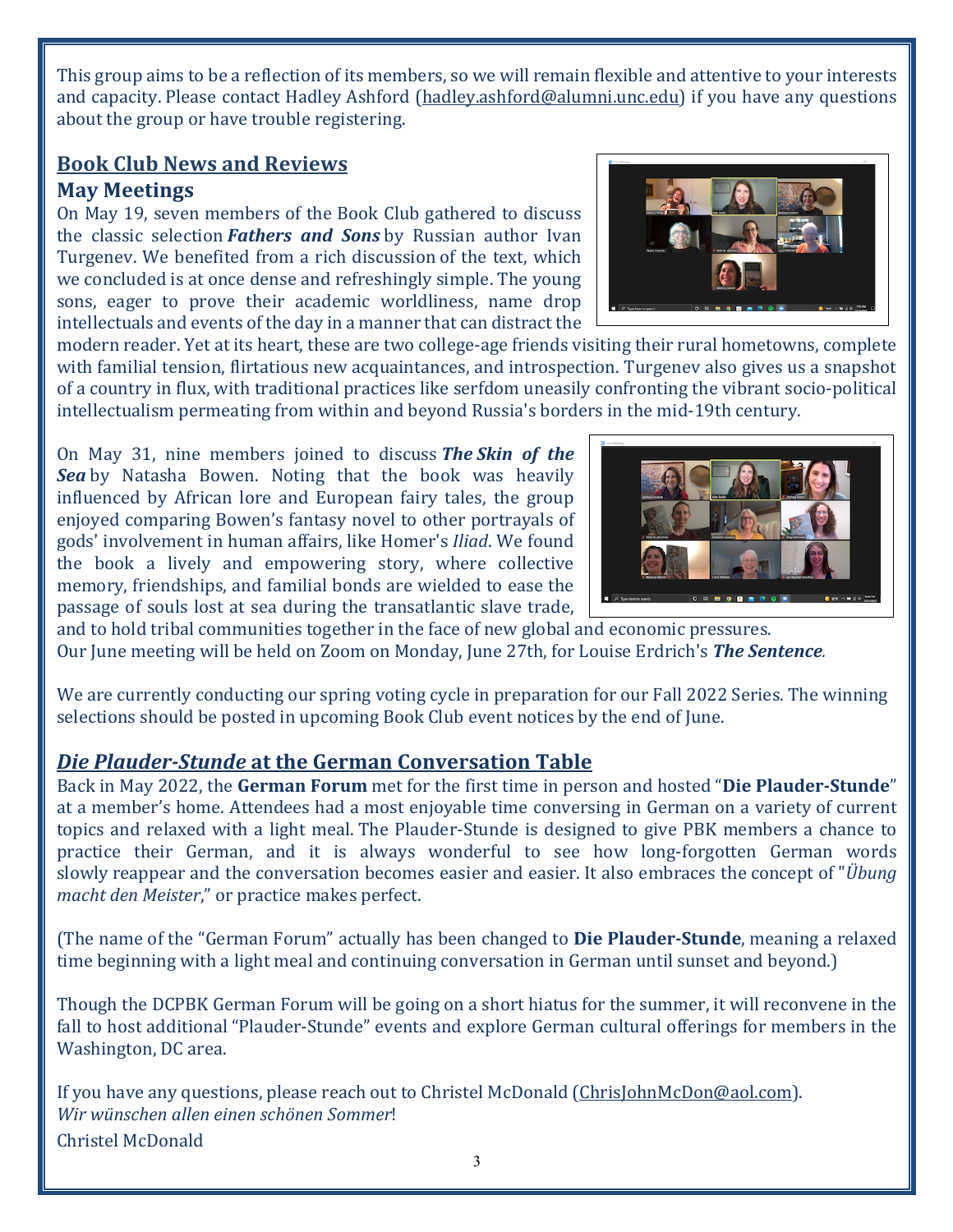## **Young Professionals (YP) Network**

It's really exciting that so many people are transitioning to in-person meetings, and YP wants to try that, too. We're working on plans for summer and fall events, so keep checking the website for updates. Also, if you are someone who has lots of good ideas for the DCPBK YP Network? Or a cool event you think we would enjoy, please let us know!

## **Announcements**

## **Mentorship Network News**

We held our first **Mentorship Mixer** of 2022 on June 9. Participants had a great time getting to know one another in round-robin, breakout-style networking sprints. This was an exciting opportunity for new graduates and other mentees to get to know mentors in the DCPBK network.

We have new mentors joining our **Mentorship Directory**! If you are looking for career support, check out our lists of mentors by logging into the DCPBK website and reviewing our Mentorship Directory. We are continuing to seek mentors! We are looking for more mentors of all career stages and industries; young professionals who can support recent graduates, mid-career professionals who can help members become a supervisor for the first time, and retired members who can support members in seeing the big picture in their careers. Everyone has the ability to become a mentor! In addition, by signing up with the DCPBK Mentorship Network as a mentor, you will get access to resources and workshops that will help you develop your coaching skills and boost your mentor confidence!

Becoming a mentor for our Mentor Directory is a low-time commitment! Mentors and mentees, once connected, can meet together on their own terms—virtually, in-person, once a week, once every two months, whatever they decide! To join the Mentor Directory, simply log into your account on dcpbk.org, click on "Profile," and select "Check below if you would like to be a mentor." Answer a few questions, click "save," and you're all set!

To learn more about the Mentorship Network, please visit https://dcpbk.org/programs/mentorship.

Elena Helmers-Wegman DCPBK Mentorship Network Coordinator elena.helmers.wegman@gmail.com

## **Open Volunteer Positions**

Are you looking to get more involved with DCPBK? Our Board is currently putting together numerous committees to help organize events and engage with our membership, as well as getting more members involved who may be interested in growing into leadership roles. We are currently seeking applications for the following positions.

### **1st Vice President**

The 1st Vice President is an officer of the Executive Board and is expected to participate in the quarterly board meetings and to help guide the strategic direction and operations of the Association. The 1st Vice President may also occasionally assist the 2nd Vice President, who is responsible for coordinating the Association's programming. Other duties and responsibilities include:

- Lead or support at least one committee or be a supporting member of 2+ committees (e.g. HS) Awards, Fundraising, etc.).
- Support Association communications, including email communications and newsletter contributions.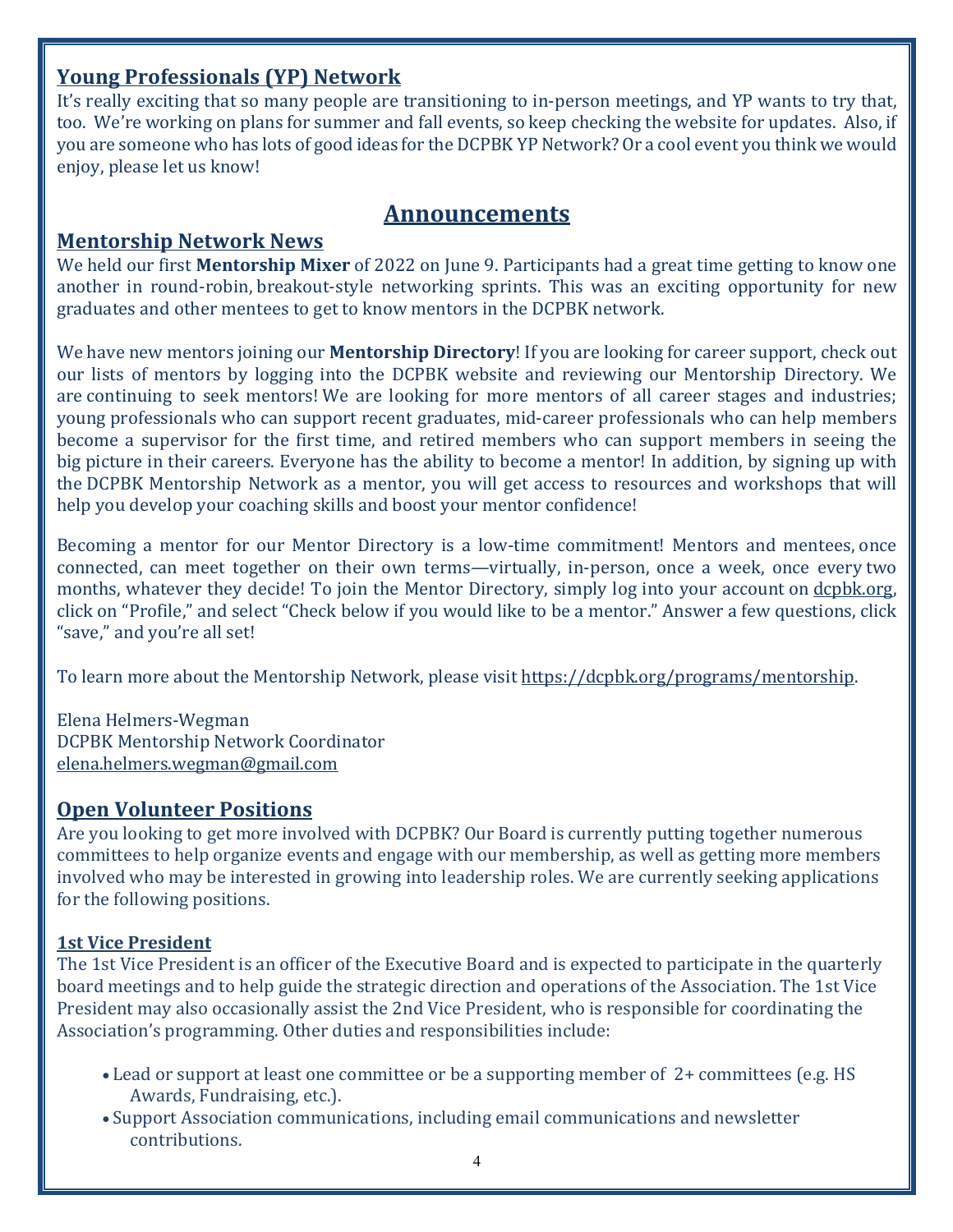- Attending quarterly meetings of the DC Area PBK Board.
- Step in for the president if a need arises.
- Other duties may be assigned from time to time by the President.

### **Young Professionals Network Coordinator**

The YP Network Coordinator is charged with making the member experience meaningful for young professionals. Specific duties and responsibilities include:

- Setting up and implementing the YP engagement strategy for the DC PBK Association, with an eye to converting as many recent graduates to contributing members as possible, and training new leadership for the Association.
- Managing the YP Network leadership team.
- Attending the DC PBK Association's board meetings to keep board members informed of the YP Network's activities and initiatives.
- Making clear through all branding, communications, and events that the YP Network is a program of the DC PBK Association.
- Maintaining the YP Network's master attendance tracker for events.

Applicants for these positions should be members of DCPBK in good standing. If you are interested in any of these positions, please visit our website at www.dcpbk.org/volunteer-positions or send an email to president@dcpbk.org.

## **DCPBK Summer Board Meeting**

Our quarterly board meetings are open to any DCPBK member in good standing. The Summer board meeting will be held on **Saturday, July 16, at 10:00 AM** on Zoom. Look for more details in the next newsletter, including registration information.